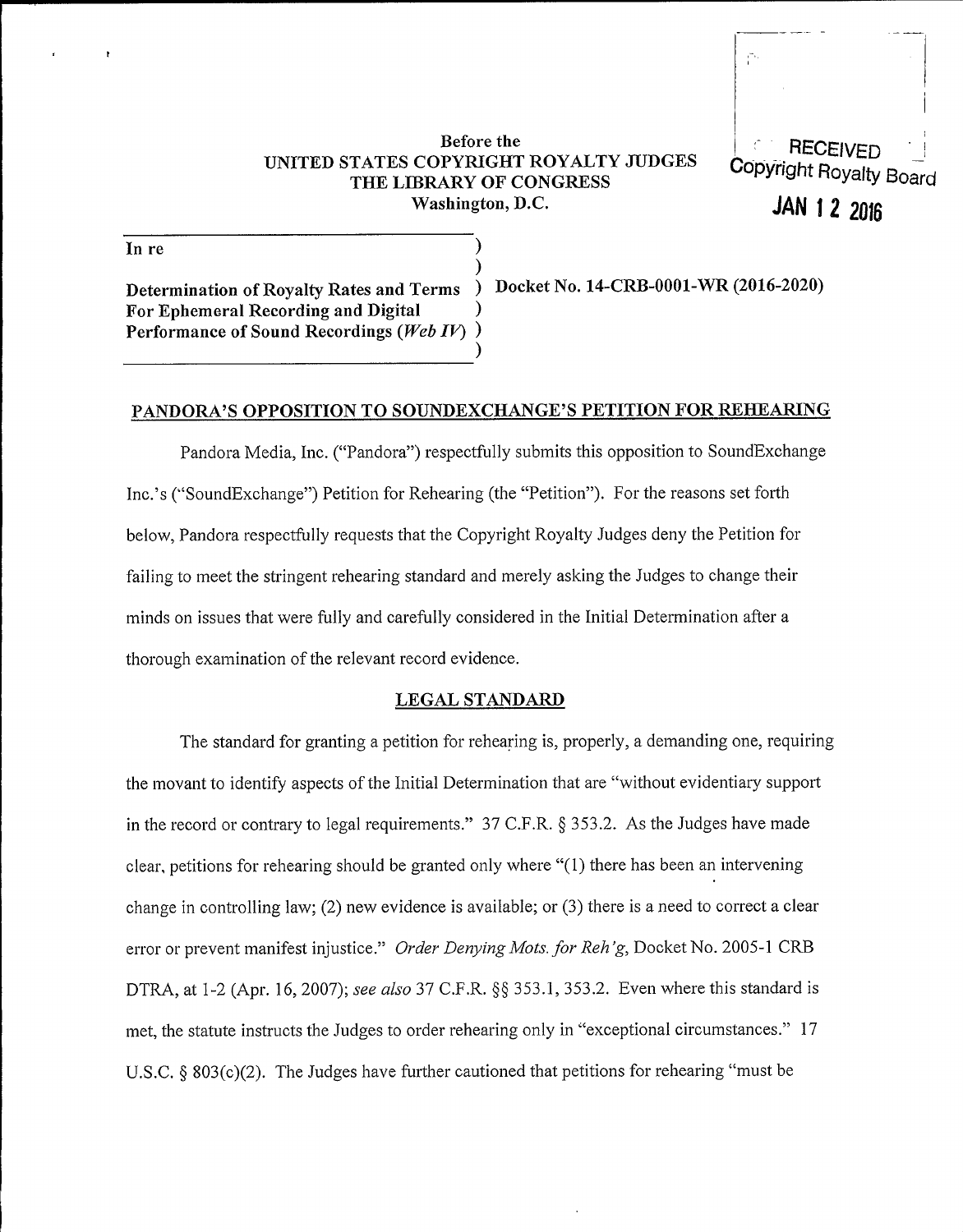subject to a strict standard in order to dissuade repetitive arguments on issues that have already been fully considered by the Board." Order Denying Mots. for Reh'g at 1. Simply put, such petitions are not to be used by parties in an effort either to secure a "do-over" of contested issues decided against them or to second-guess their own litigation strategies by advancing extra-record assertions or newly minted legal arguments. For the reasons discussed below, SoundExchange's Petition represents precisely such an improper effort.

#### ARGUMENT

### I. SOUNDEXCHANGE FAILS TO DEMONSTRATE CLEAR ERROR OR LACK OF EVIDENCE SUPPORTING THE JUDGES' DETERMINATION TO RELY ON OWNERSHIP SHARES

SoundExchange asserts that the Judges erred in using indie- and major-label ownership shares as a basis for blending the rates derived from the Pandora-Merlin and iHeart-Warner benchmark agreements. In SoundExchange's view, the Judges should have used "distributed" shares because some independent labels — allegedly those played on Pandora — can "opt" to distribute their works through agreements reached by the majors. SoundExchange, however, has failed to demonstrate that the use of distributed shares was supported — much less required — by the record evidence. The Judges explicitly addressed Professor Rubinfeld's critique of owned shares and rejected it. Beyond that, there is no record evidence that supports SoundExchange's now favored 85%-15% major-indie split. Indeed, Professor Rubinfeld himself did not use the major-indie split that SoundExchange now divines.

### A. SoundExchange Is Wrong that the Nonsubscription Rate Calculated by the Judges Must Reflect a Blend of Distributed Shares

The Judges relied on a 65%-35% split between performances of major- and indie-owned sound recordings on non-interactive webcasters to arrive at an appropriately blended rate. This major-indie split is fully supported by the record: it is taken directly from Pandora's own records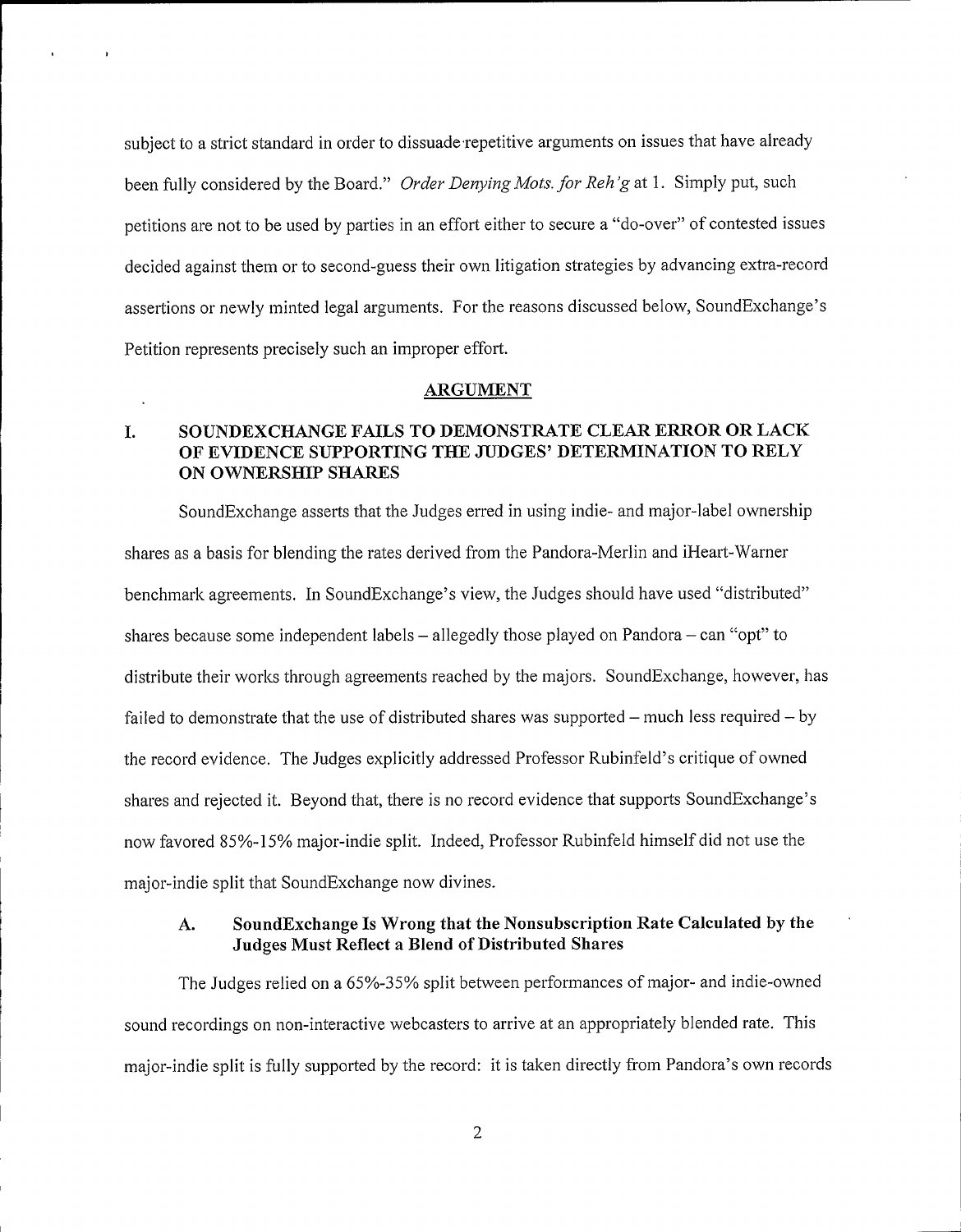setting forth the respective ownership percentages of performances on Pandora. See Initial Determination ("Init. Det.") at 200 (citing SX Ex. 269 at 73).<sup>1</sup> SoundExchange now argues that any such blending must be based on distributed rather than owned shares — and an 85%-15% split – because the bulk of the indie sound recordings performed on Pandora allegedly could be licensed through an agreement reached with a major record company, rather than a direct license with the independent label that owns the sound recordings.

Neither the record evidence nor SoundExchange's prior advocacy supports the argument that the indies played on Pandora and other statutory webcasters, whose works might be subject to distribution agreements with majors, could not or would not enter into their own agreements with the service (or avail themselves of a Merlin-like agreement), In its Proposed Findings of Fact, SoundExchange carefully avoided making the argument it now presses, asserting only that some portion of the indies played on Pandora "could" be covered by a deal between Pandora and a major, and avoiding any testimony as to how many such recordings "could" (or "would") be so covered, and whether or not the indie owners retained the right to enter into direct deals oftheir own. See e.g., SoundExchange Proposed Findings of Fact ("SXPFF") ¶ 541. When SoundExchange critiqued the Merlin agreement as non-representative of a major-label agreement, it did so in terms of ownership, not distribution, arguing that "the Merlin license only covers independently-owned sound recordings" and that "sole reliance on the Merlin license only offers information about the value of independently-owned sound recordings." Id. at 1556 (emphases added). In this respect, the Judges did precisely as SoundExchange suggested in its findings, utilizing the Pandora-Merlin agreement as a benchmark for the rates for performing independently-owned sound recordings.

<sup>&</sup>lt;sup>1</sup> While SoundExchange appears to take issue with the use of this document (SX Ex. 269) for this purpose, Petition at 2, this same document is cited more than twenty times by SoundExchange in its own Proposed Findings of Fact.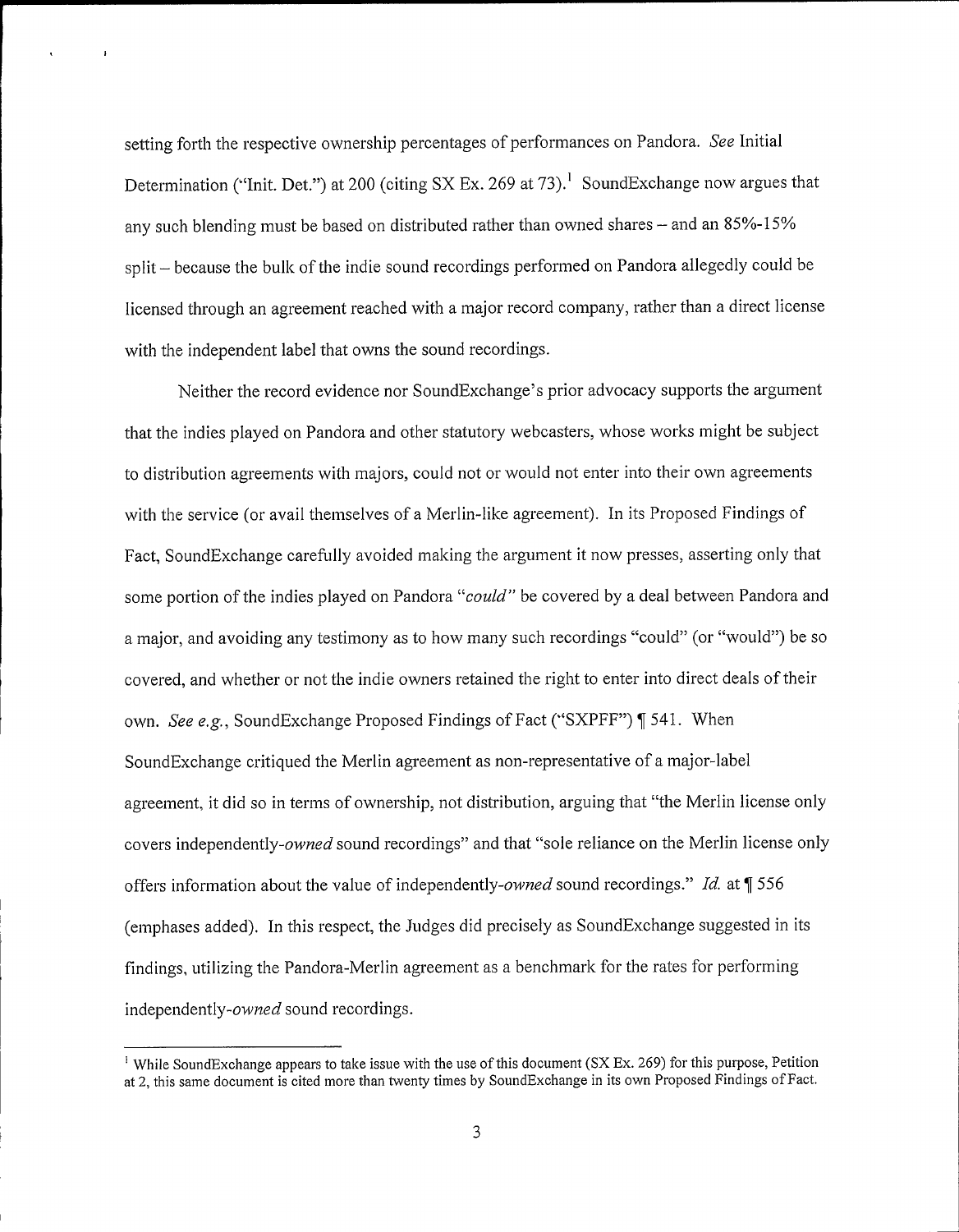SoundExchange's principal expert, Professor Rubinfeld, likewise testified only that a "portion'" of indie-owned recordings are distributed by the majors — without providing any quantification — and that while indies may have the option to "opt-in" to deals struck by the majors with which the indie is affiliated, they also may "choose not to do so" in favor of directly negotiating themselves. See Corrected Written Direct Testimony of Daniel Rubinfeld ("Rubinfeld CWDT")  $\mathbb{II}$  224, 222. When evaluating these claims by Professor Rubinfeld, the Judges correctly concluded that his contention that certain indie-owned sound recordings can be covered by deals struck by the majors was "unsourced" and that he had failed both "logically and evidentially" to support a move away from shares based on ownership to shares based on distribution. See Init. Det. at 54 n.89. Simply put, SoundExchange's effort to rely on distributed rather than owned shares was evaluated by the Judges and appropriately rejected. Its effort to relitigate this issue likewise should be rejected.

### 8. Sound Exchange's Proposed 85%-15% Split Is Unsupported in the Record and Contradicted by Its Own Advocacy

Putting to one side the lack of sound basis for rehearing SoundExchange's distributedshare arguments, there also is no basis in the record for adopting the claimed "conservative" 85%-15% major-indie split based thereon. Petition at 3. As an initial matter, the proposed split is nowhere found in SoundExchange's post-trial briefing—it is simply too late now to press for

<sup>&</sup>lt;sup>2</sup> The record suggests that indies distributed by a major are not only capable of entering into agreements with statutory webcasters, but have actually done so. For example, the independent label Concord, per Glen entered into direct deals with both iHeartMedia and Merlin. Written Rebuttal Testimony statutory webcasters, but have actually done so. For example, the independent label Concord, per Glen Barros'<br>testimony, entered into direct deals with both iHeartMedia and Merlin. Written Rebuttal Testimony of Glen Barros **11.** 13, 27-28. Yet Concord's website indicates that it is "distributed worldwide" by Universal. See http://www.concordmusicgroup.com/distribution/. Indeed, the very congressional testimony of Darius Van Arman distributes do not use Universal for 100% of their distribution" and argues accordingly that "copyright ownership is the only appropriate market share definition." SX Ex. 469 (emphasis added); see also Initial Memorandum of Law of A2IM, et. al., at 2 (Oct. 2, 2015) ("Some of these [indie] artists' tracks are distributed by the major recording companies..., but it is independent labels who are the owners of the sound recordings and who retain the exclusive right, as label, to license the recordings and collect revenues stemming from non-interactive digital performances in the United States.").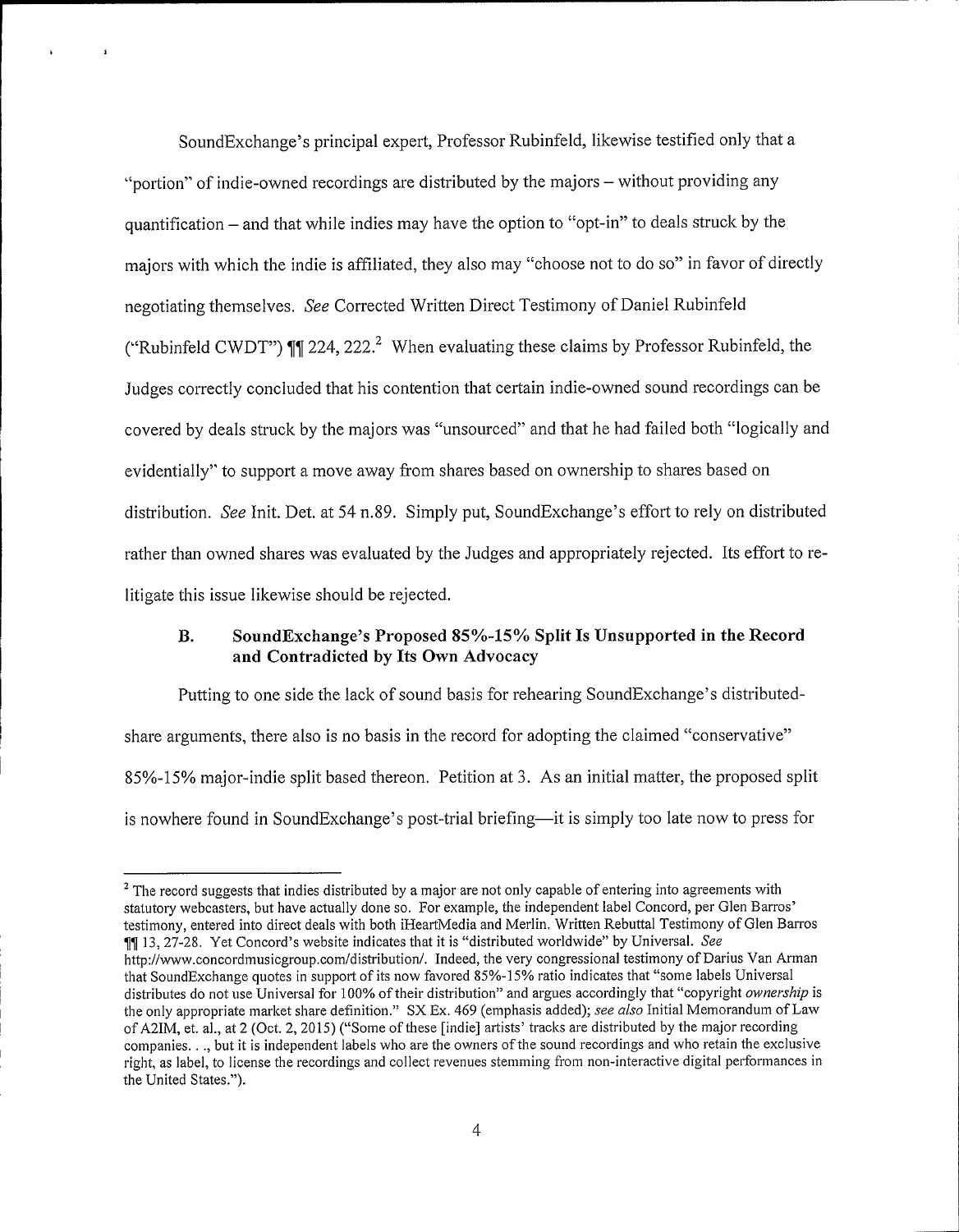such a split. Moreover, the proposed split lacks evidentiary support. The RIAA statistics on which SoundExchange relies are not in evidence. That data emanates out of certain Congressional testimony given by Mr. Van Arman in which he noted that the RIAA "claims on its website" that the majors distribute approximately 85% of "legitimate recorded music produced and sold in the United States." SX Ex. 469 at 4. Not only is this unquestionably the wrong metric  $-$  as it relates to production and sales, not performances by statutory webcasters  $$ but SoundExchange fails to note that on the same page of Mr. Van Arman's cited testimony, he calls into question the very statistics that SoundExchange now relies on, and concludes that "copyright *ownership* is the only appropriate market share definition." Id. (emphasis added). Similarly, the Billboard article cited by SoundExchange is not in evidence. lt was merely mentioned in a footnote to Professor Rubinfeld's written direct testimony, and to make a very different point: that the "2013 market share of independent record companies by ownership of sound recordings was nearly 35%" (*i.e.*, the precise percentage used by the Judges). Rubinfeld CWDT  $\parallel$  224 n.131. The final reference to Professor Katz's testimony quoting the Web III Remand Decision suffers similar flaws: not only does it rely on a decision based on an entirely different and long-outdated record that is not before the Judges, but it again appears to represent <sup>a</sup> measure of recordings created or sold, not performances on statutory webcasters—the relevant metric here.

Tellingly, Professor Rubinfeld did not himself rely on the 85%-15% split that SoundExchange now embraces. When performing his own blend of major and indie rates, Professor Rubinfeld instead used a 76%-24% split. Rubinfeld CWDT  $\parallel$  225. Even had that split

5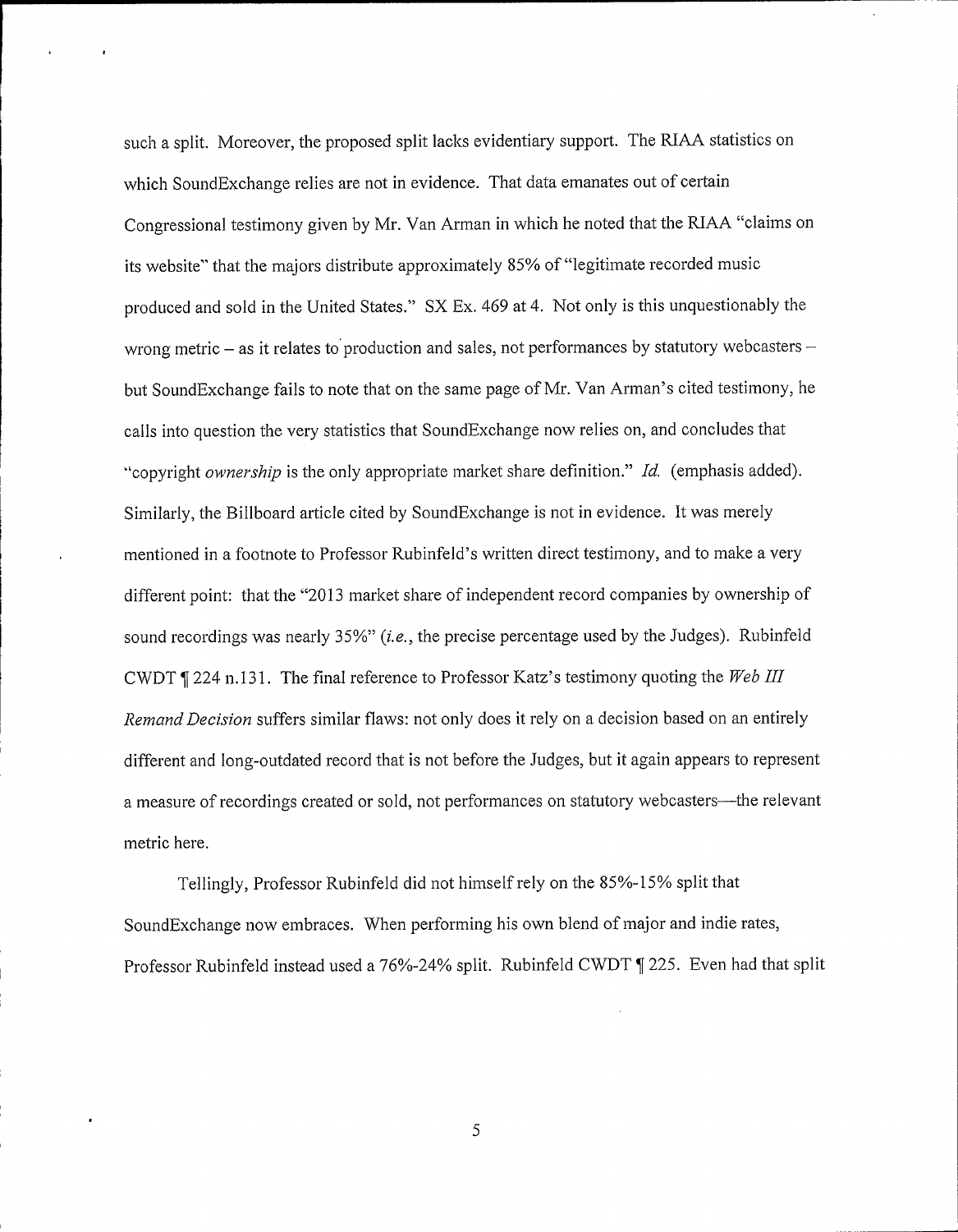been validated and used by the Judges, the resulting rate would not have varied from that calculated by the Judges  $-$  \$0.0017.<sup>3</sup>

## II. THE JUDGES' DETERMINATION TO USE A YEARLY CPI ADJUSTMENT IS FULLY SUPPORTED BY THE RECORD

SoundExchange next improperly challenges the Judges' well-reasoned decision to use changes in the Consumer Price Index (CPI) to adjust the statutory rates over the course of the license term. In SoundExchange's view, the fact that the Pandora-Merlin and iHeart-Warner agreements contain stated per-play rates that grew faster than the CPI has grown over the last few years demonstrates that the Judges committed "legal error," an error that can, in SoundExchange's view, only be corrected by providing an annual increase of "at least \$.0001."<sup>4</sup> Petition at 3-5. SoundExchange is incorrect.

As an initial matter, the Judges thoroughly evaluated the competing proposals set forth by the parties discussing how rates should change over the course of the five-year statutory period. In so doing, the Judges concluded that "SoundExchange has failed to make a sufficient factual showing" that would support the *lower*, linear \$0.00008 annual rate increase proposed by Professor Rubinfeld. Init. Det. at 83. The Judges went on to note that they "find it dispositive that Dr. Rubinfeld acknowledged that his opinion in this regard was neither based on theory nor on empirical analysis." Id. In contrast, the Judges evaluated the rate escalator proposed by Professor Shapiro – changes in inflation – and found that approach to be reasonable. Id. at 104, 198; see also Written Direct Testimony of Carl Shapiro ("Shapiro WDT") at 32-35. That

 $^3$  What is more, Professor Rubinfeld improperly used a simple rather than weighted average to calculate the majorindie split across on-demand services, a choice that ignored the heavier use of certain services and artificially heightened the purported share of major label performances across all services. Rubinfeld CWDT at Appendix 1e.

<sup>&</sup>lt;sup>4</sup> Notably, a "correction" of this asserted manifest error would yield the record industry annual increases 25% higher than those proposed by Professor Rubinfeld and explicitly rejected by the Judges. Rubinfeld CWDT  $\P$  139 (proposing an annual increase of \$0.00008).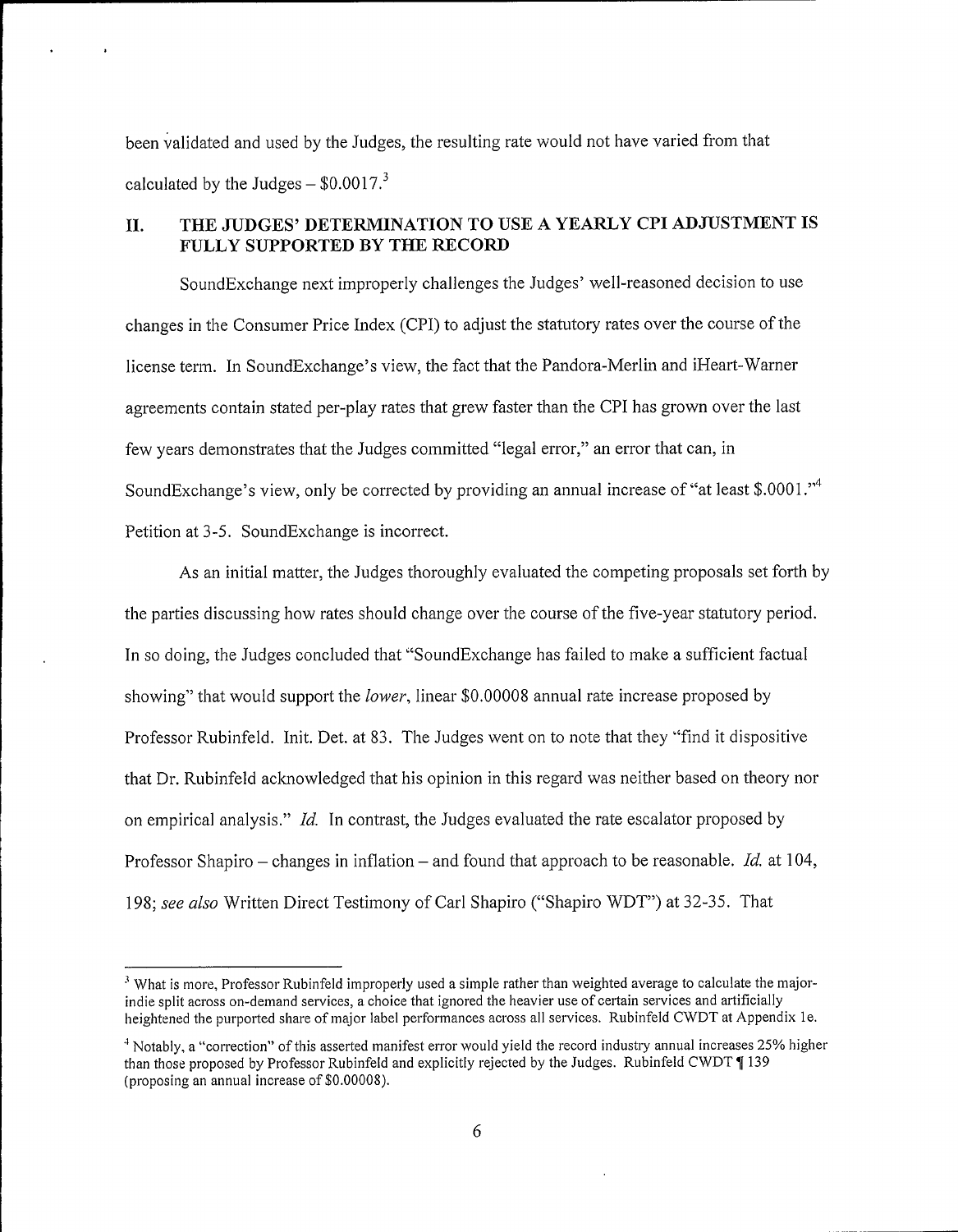SoundExchange prefers that this evaluation of competing experts' analyses had come out the other way (and then some, apparently) simply does not form a legitimate basis for rehearing.

SoundExchange's contention that the Judges ignored the annual rate escalations in the iHeart-Warner and Pandora-Merlin deals also is unfounded. The rate escalations provided for in those agreements were fully accounted for by the Judges. With respect to the iHeart-Warner agreement, the Judges' analysis looked to the highest stated per play rate in the agreement – that for the last year of the agreement – as the starting point for their analysis.<sup>5</sup> Init. Det. at 159. With respect to the Pandora-Merlin agreement, the Judges embraced the analysis provided by Professor Shapiro that fully accounted for the year-over-year rate increase provided for in the Pandora-Merlin deal. Shapiro WDT at 31.

More centrally, SoundExchange's challenge to the Judges' determination to use the CPI as a rate escalator for the forward looking period ignores the relevant inquiry; an assessment of how per-play rates negotiated under competitive market conditions might be expected to change over the 2016-2020 period. It focuses instead solely on how rates have changed historically, But there is simply no reason *a priori* to assume that stated rate increases embodied in certain prior deals would necessarily continue.<sup>6</sup> This is precisely the faulty logic used by Professor Rubinfeld that was explicitly rejected by the Judges. Init. Det. at 83. Unlike Professor Rubinfeld, Professor Shapiro did analyze the relevant question, see Shapiro WDT at 32-35, and concluded that the use of a CPI adjustment factor is the most reliable method for approximating anticipated changes in per-play rates over time. SoundExchange has failed utterly to make the requisite

 $<sup>5</sup>$  In this regard, the Judges noted that there is no record evidence explaining why the stated per-play rates escalate</sup> over the term of the iHeart-Warner deal. Init. Det. at 159.

 $\degree$  This is particularly true when changes in rates in direct deals vary widely and do not reveal a uniform practice of year-on-year increases: some have rate escalators, others contain no increases, and, with respect to SoundExchange's preferred interactive benchmark, the rates have been *declining* over time. See Rubinfeld CWDT  $\P 140.$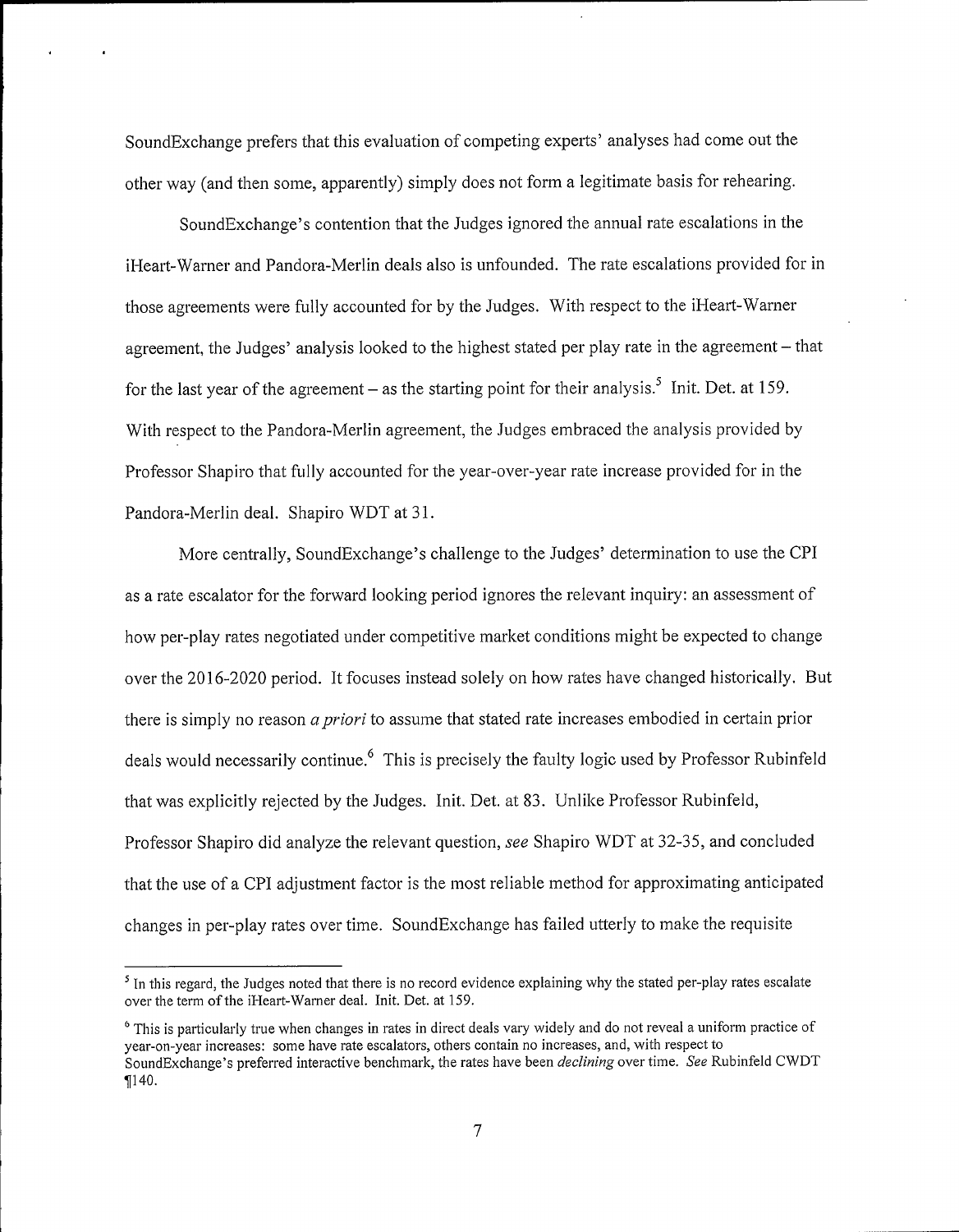showing that the Judges' evaluation of the record evidence on this issue constitutes clear error warranting rehearing.<sup>7</sup>

### III. THE JUDGES DID NOT COMMIT LEGAL ERROR IN THEIR ANALYSIS OF THE IMPACT OF THE STATUTORY LICENSE ON THE RELEVANT BENCHMARK AGREEMENTS

In the guise of "legal error," SoundExchange seeks to re-litigate an issue that implicated a significant volume of economic testimony, comprehensive briefing, and meticulous consideration in the Determination: the interplay between the willing buyer/willing seller standard and the "shadow" of the statutory license. SoundExchange predicates its argument on a newly crafted two-part test that the Judges assertedly failed to heed—one that is nowhere found in SoundExchange's proposed findings. Petition at 5-6. It is wholly improper for SoundExchange to posit a supposedly governing legal framework for the first time in a rehearing petition. Regardless of the formulation, the substance of SoundExchange's contentions were addressed by the Judges at length in the Determination and dispatched. See Init. Det. at 32-35.

With respect to the first prong of SoundExchange's new test – that the Judges must determine whether a proposed benchmark was materially affected by the "shadow" of the statutory license — the Judges addressed at length and rejected SoundExchange's assertions that the Pandora-Merlin and iHeart-Warner agreements are improper benchmarks because they are tainted by the "shadow" of the statutory license. As the Judges noted, the very fact that the contracting parties agreed to rates that were below the prevailing statutory rates obviates the "shadow" concerns raised by SoundExchange. Init. Det. at 34; see also Written Rebuttal Testimony of Carl Shapiro at 32-34. SoundExchange's own witness, Professor Talley, conceded

 $\frac{7}{1}$  Separately, in Section IV of its petition, SoundExchange argues that the proposed regulations are ambiguous as to how the CPI adjustment is to be applied. While Pandora does not find the regulations ambiguous, Pandora does agree with SoundExchange that the rate adjustment should reflect the cumulative change in inflation, so that neither licensors nor licensees are prejudiced by the rounding up or down of the rate in a prior year.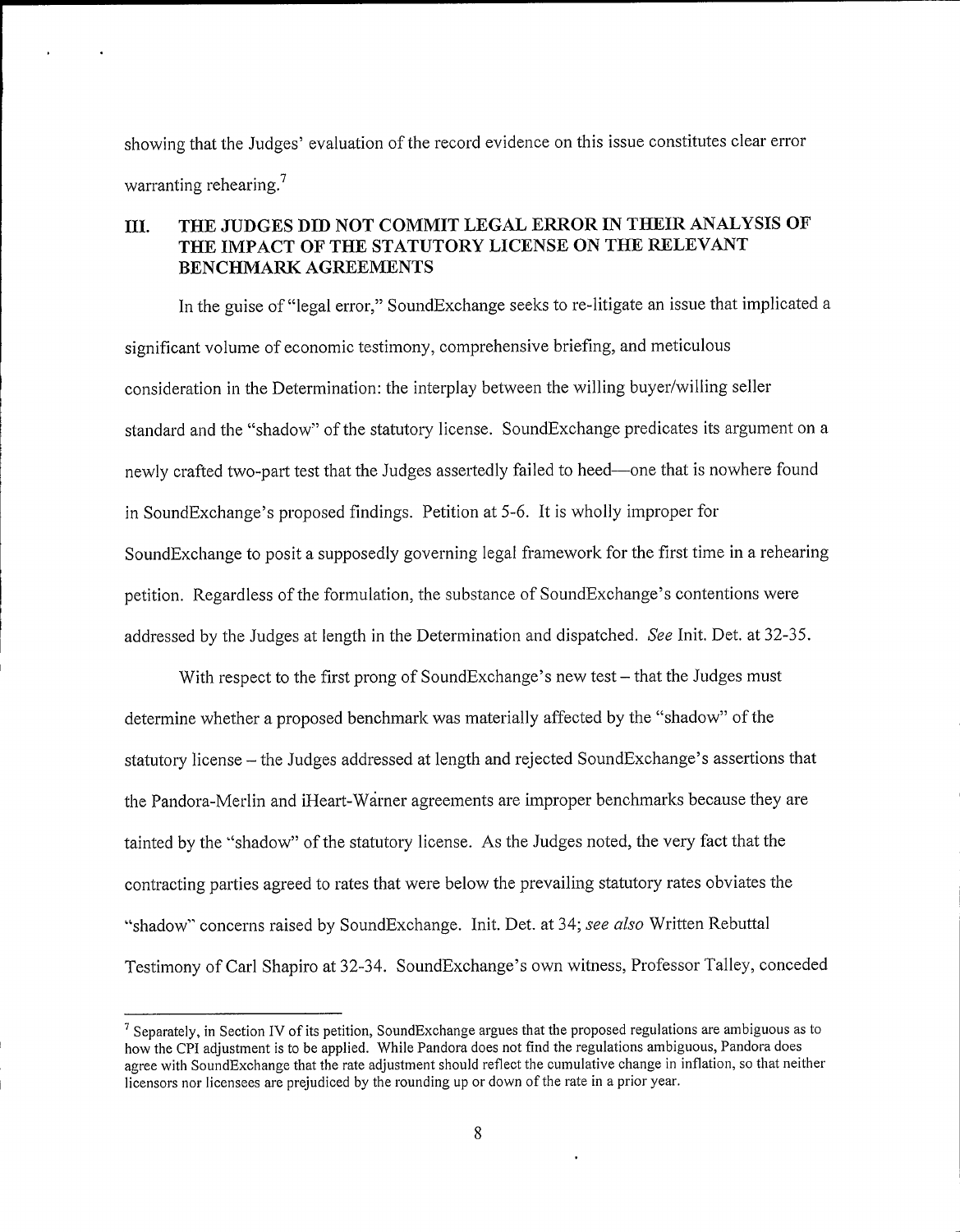as much. On cross examination, Professor Talley testified that if the effective rates called for in the direct licenses are below the prevailing statutory rates – as they plainly are in the case of the Pandora-Merlin and iHeart-Warner deals – then, according to his model, the "shadow" of the statutory license had *no effect whatsoever* on those agreements; Pandora and Merlin and iHeart and Warner would have reached precisely the same deals as they actually did in a hypothetical world in which there is no statutory license available. 5/27/15 Tr. 6115:24-6116:18 (Talley); see also Pandora Reply Proposed Findings of Fact and Conclusions of Law ("PRPFFCL") | 210.

With regard to the second prong of SoundExchange's purported test – that the Judges must assess whether the "shadow" makes the proposed benchmark unreliable and unrepresentative — the Judges fully analyzed whether the Pandora-Merlin and iHeart-Warner benchmark agreements are reliable and representative, and concluded, based on overwhelming record evidence, that they are for the portions of the market that they represent. Init. Det. at 136-137, 157-159. Unable to point to any empirical evidence that undermines these conclusions in any way, SoundExchange instead claims that the Judges erred in dismissing Professor Talley's theory that the "shadow" of the statutory license crowds out deals that would have, but for the shadow, taken place at rates above the prevailing statutory rates. Petition at 7; Init. Det. at 33 (concluding that Professor Talley's theory was "too untethered from the facts to be predictive or useful in adjusting for the supposed shadow of the existing statutory rate"). The Judges made no such error. As was made clear at the hearing, Professor Talley was completely uninformed as to the actual workings of the marketplace about which he was theorizing and failed to account for significant aspects ofthat marketplace, most crucially the role that competition plays. PRPFFCL **11** 96-103; Init. Det. at 33. As Professor Talley conceded, he made no effort to "calibrate [his] model with market data." PRPFFCL 199. SoundExchange, in its rehearing petition, has pointed

9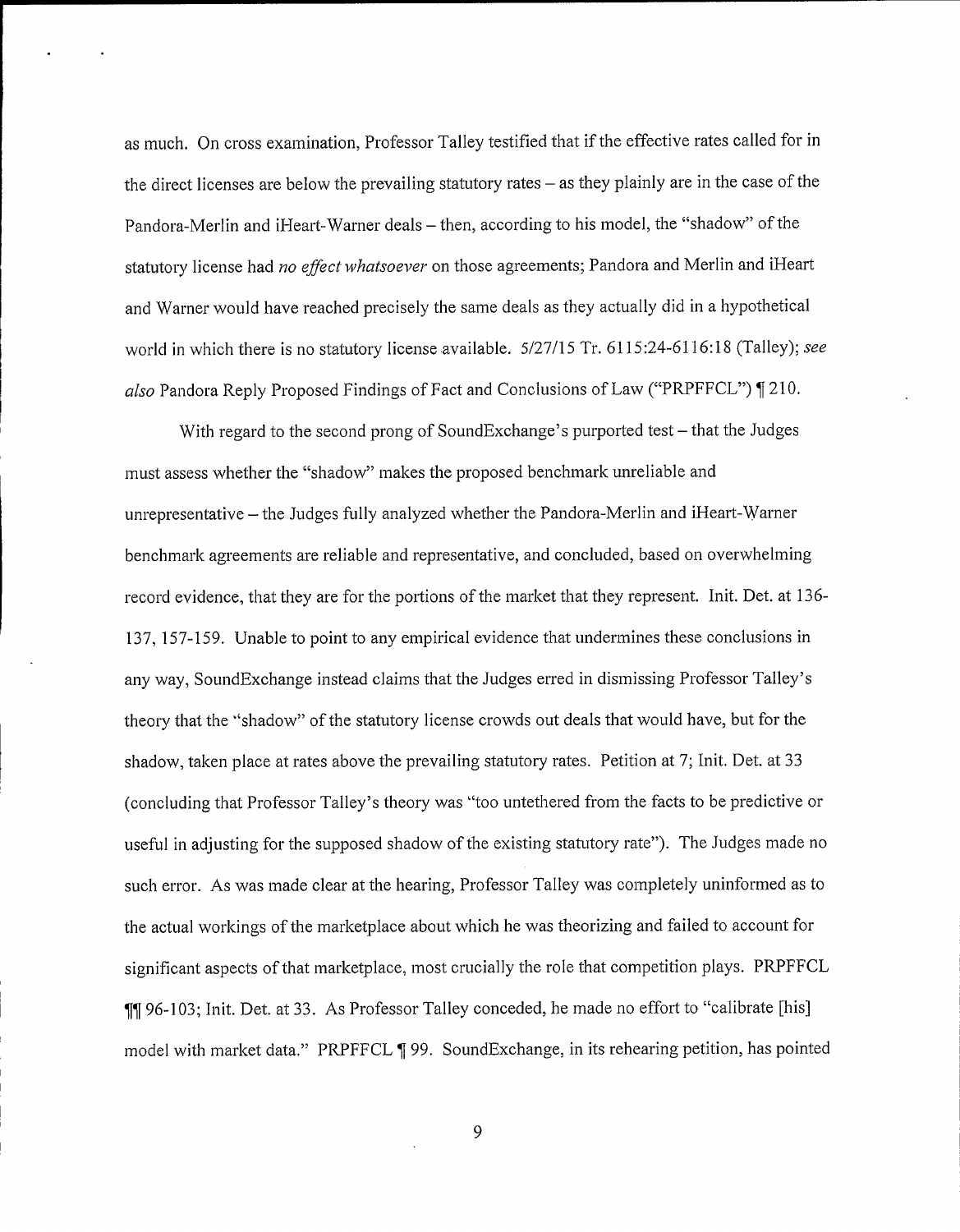to nothing that salvages Professor Talley's failure to tie his theory to reality. It is, instead, simply asking the Judges to reconsider their well-reasoned conclusion. Such advocacy utterly fails to meet the strict standards for rehearing.

## IV. THERE WAS NO ERROR IN THE JUDGES' DECISION TO ALLOW CREDITS FOR OVERPAYMENTS IN AUDITS

SoundExchange is incorrect that the Judges erred in allowing credits for overpayments revealed in audits in Section 380.6(b). Petition at 10. SoundExchange's argument is that the Judges rejected "almost exactly" this proposal with respect to statements of account. Id. But there is no *a priori* reason that the process applied to one-time audits covering a three-year period must mimic the process applied to monthly statements of account, and no reason that forbidding services from revising and restating statements of account on a monthly basis (motivated in part by the Judges' concern over the frequency of such adjustments) should prevent an auditor – charged with calculating the *proper* total payments for a licensee across a single three-year period — from identifying a net overpayment as well as a net underpayment. If anything, that licensees cannot revise their statements on a regular basis to correct for overpayments in a prior period supports using the audit to identify and rectify errors (whether under- or over-payments) that could not be adjusted during the audit period.

 $\overline{a}$ 

#### **CONCLUSION**

For the foregoing reasons, Pandora respectfully requests that the Judges deny SoundExchange's Petition for Rehearing in relation to the points addressed in this memorandum.

10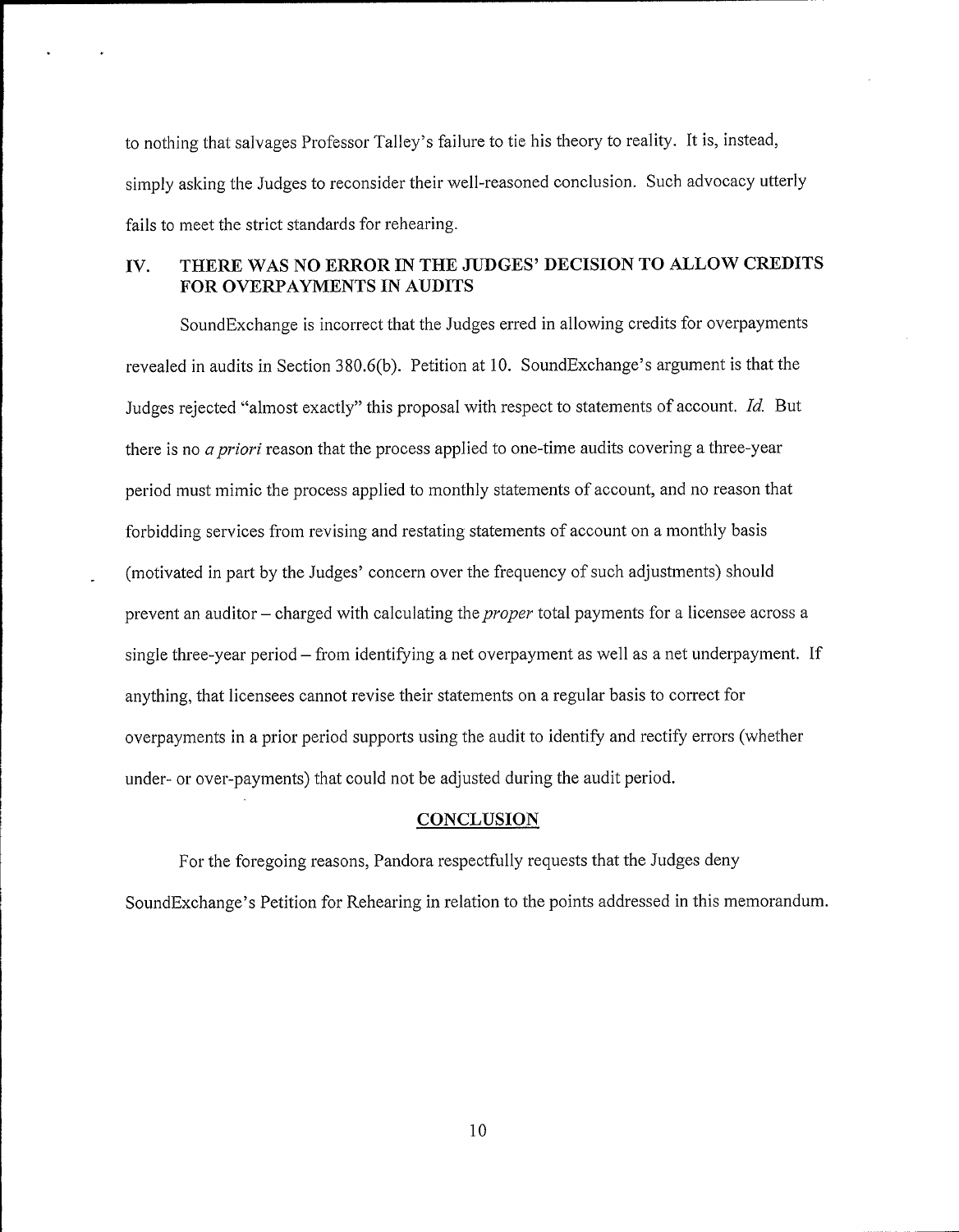$\ddot{\bullet}$ 

ä,

Dated: January 12, 2016 Respectfully submitted,

/)~ <u>rnu K</u>

R. Bruce Rich Todd D. Larson Jacob B. Ebin Weil, Gotshal & Manges LLP 767 Fifth Avenue New York, NY 10153 Tel: 212.310.8000 Fax: 212.310.8007 r.bruce.rich@weil.corn todd.larson@weil.com jacob.ebin@weil.com

Counsel for Pandora Media, Inc.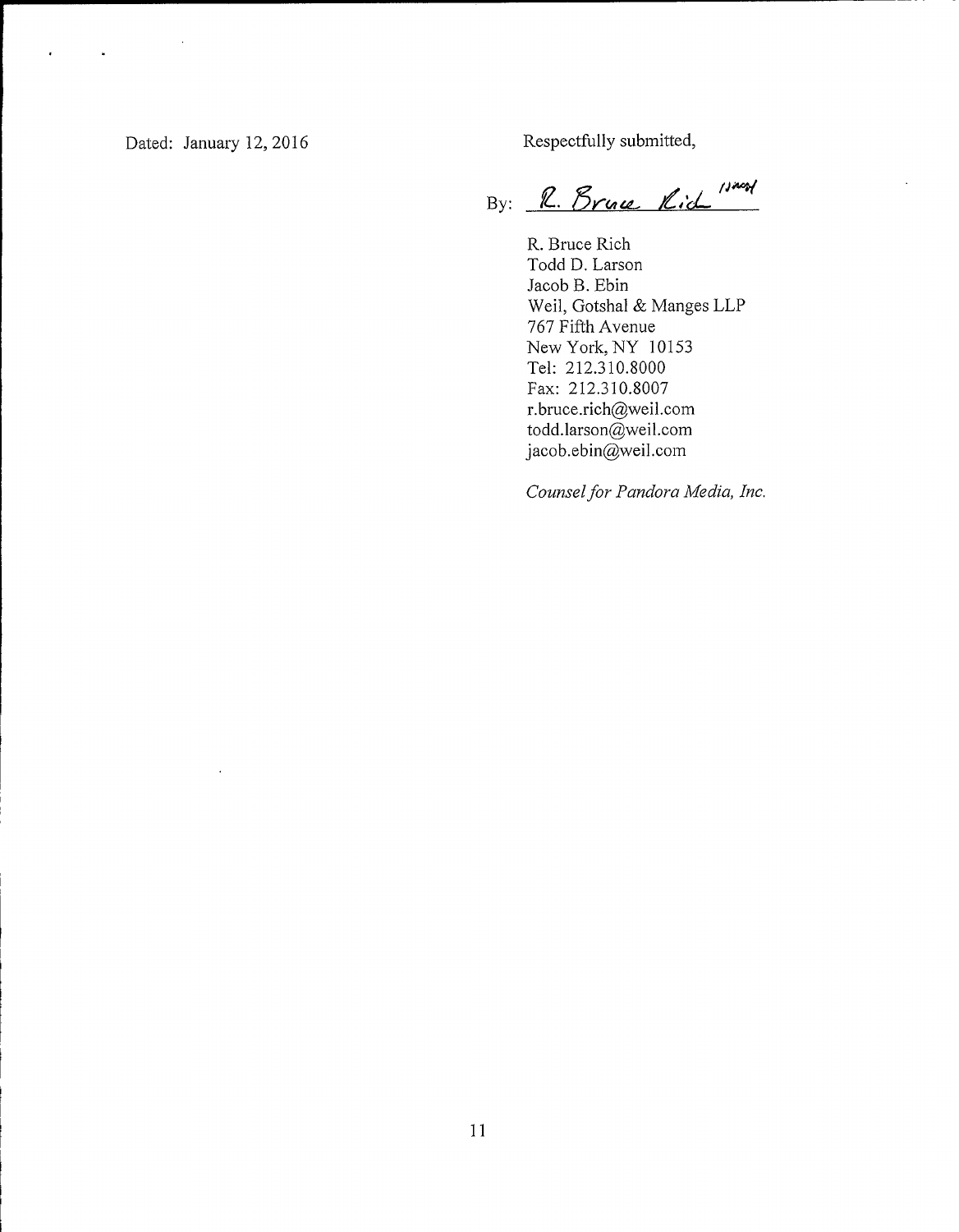# CERTIFICATE OF SERVICE

<sup>I</sup> hereby certify that on January 12, 2016, I caused a copy of Pandora's Opposition to

SoundExchange's Petition for Rehearing to be served by email to the participants listed below:

| C. Colin Rushing                    | Glenn Pomerantz                             |
|-------------------------------------|---------------------------------------------|
| <b>Bradley Prendergast</b>          | Kelly Klaus                                 |
| SoundExchange, Inc.                 | Anjan Choudhury                             |
| 733 10th Street, NW, 10th Floor     | Munger, Tolles & Olson LLP                  |
| Washington, DC 20001                | 355 S. Grand Avenue, 35th Floor             |
| Tel: 202-640-5858                   | Los Angeles, CA 90071-1560                  |
| Fax: 202-640-5883                   | glenn.pomerantz@mto.com                     |
| crushing@soundexchange.com          | kelly.klaus@mto.com                         |
| bprendergast@soundexchange.com      | anjan.choudhury@mto.com                     |
|                                     | Tel: 213-683-9100                           |
| SoundExchange, Inc.                 | Fax: 213-687-3702                           |
|                                     |                                             |
|                                     | Steven R. Englund                           |
|                                     | Jenner & Block LLP                          |
|                                     | 1099 New York Ave., N.W.                    |
|                                     | Washington, D.C. 20001                      |
|                                     | senglund@jenner.com                         |
|                                     | Tel: (202) 639-6000                         |
|                                     | Fax: (202) 639-6066                         |
|                                     | Counsel for SoundExchange, Inc.             |
| Bruce G. Joseph                     | Karyn K. Ablin                              |
| Karyn K. Ablin                      | Jennifer L. Elgin                           |
| Michael L. Sturm                    | Wiley Rein LLP                              |
| Wiley Rein LLP                      | 1776 K Street, NW                           |
| 1776 K Street, NW                   | Washington, DC 20006                        |
| Washington, DC 20006                | kablin@wileyrein.com                        |
| bjoseph@wileyrein.com               | jelgin@wileyrein.com                        |
| kablin@wileyrein.com                | Tel: 202-719-7000                           |
| msturm@wileyrein.com                | Fax: 202-719-7049                           |
| Tel: 202-719-7000                   |                                             |
| Fax: 202-719-7049                   | Counsel for National Religious Broadcasters |
|                                     | Noncommercial Music License Committee       |
| Counsel for National Association of |                                             |
| <b>Broadcasters</b>                 |                                             |
|                                     |                                             |

 $\overline{\phantom{a}}$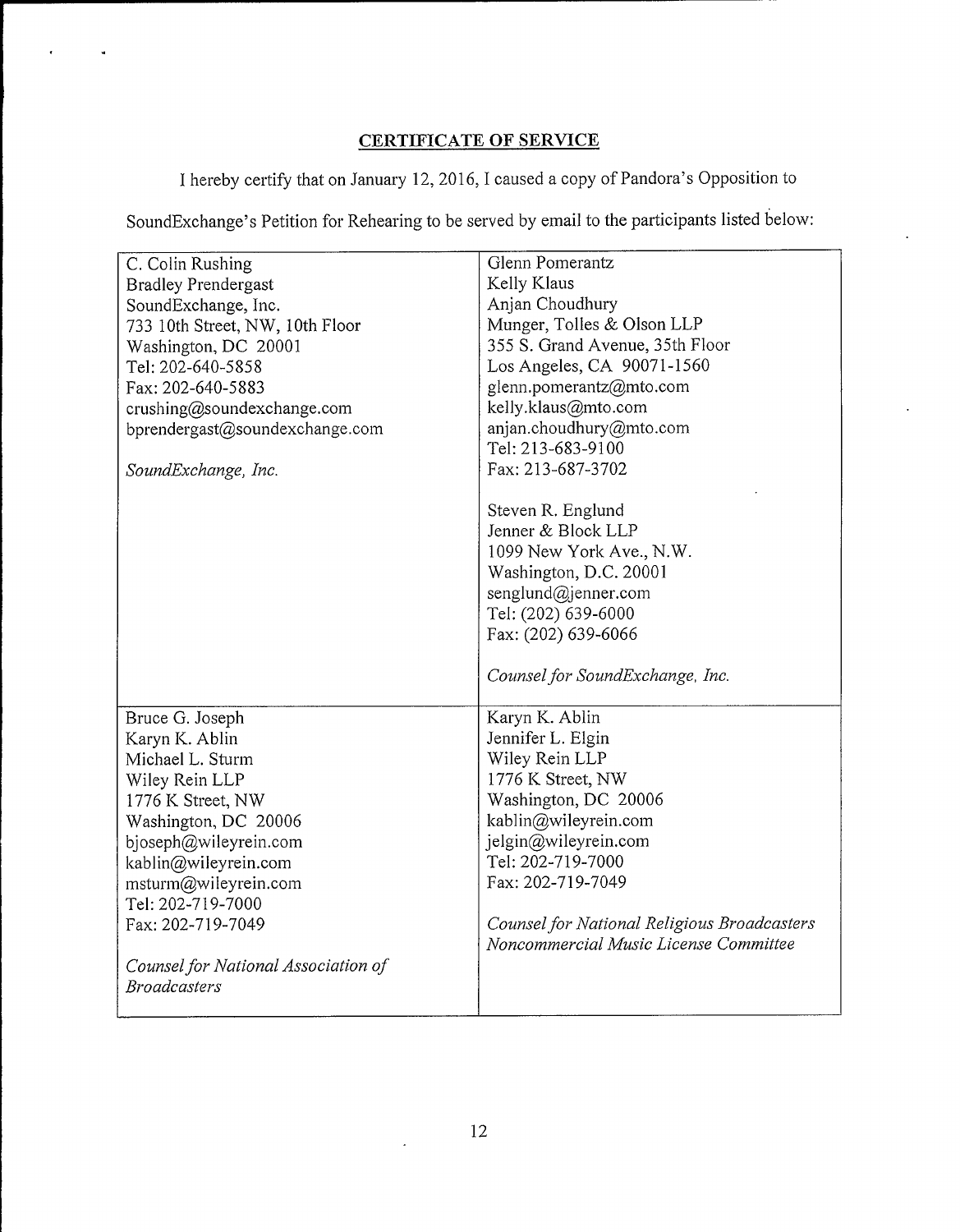| Cynthia Greer                                    | Paul Fakler                                |
|--------------------------------------------------|--------------------------------------------|
| Sirius XM Radio Inc.                             | Arent Fox LLP                              |
| 1500 Eckington Place, NE                         | 1675 Broadway                              |
|                                                  | New York, NY 10019                         |
| Washington, DC 20002                             |                                            |
| cynthia.greer@siriusxm.com                       | paul.fakler@arentfox.com                   |
| Tel: 202-380-1476                                | Tel: 202-857-6000                          |
| Fax: 202-380-4592                                | Fax: 202-857-6395                          |
|                                                  |                                            |
| Patrick Donnelly                                 | Martin Cunniff                             |
| Sirius XM Radio Inc.                             | Arent Fox LLP                              |
| 1221 Avenue of the Americas, 36 <sup>th</sup> Fl | 1717 K Street, N.W.                        |
| New York, NY 10020                               | Washington, DC 20036                       |
| patrick.donnelly@siriusxm.com                    | martin.cunniff@arentfox.com                |
| Tel: 212-584-5100                                | Tel: 202-857-6000                          |
| Fax: 212-584-5200                                | Fax: 202-857-6395                          |
|                                                  | Counsel for Sirius XM Radio Inc.           |
| Sirius XM Radio Inc.                             |                                            |
| Mark C. Hansen                                   | Donna K. Schneider                         |
| John Thorne                                      | Associate General Counsel, Litigation & IP |
| Evan T. Leo                                      | iHeartMedia, Inc.                          |
| Scott H. Angstreich                              | 200 E. Basse Road                          |
| Kevin J. Miller                                  | San Antonio, TX 78209                      |
| Caitlin S. Hall                                  | donnaschneider@iheartmedia.com             |
|                                                  | Tel: 210-832-3468                          |
| Igor Helman                                      |                                            |
| Leslie V. Pope                                   | Fax: 210-832-3127                          |
| Matthew R. Huppert                               |                                            |
| Kellogg, Huber, Hansen, Todd, Evans              | iHeartMedia, Inc.                          |
| & Figel, P.L.L.C.                                |                                            |
| 1615 M Street, NW, Suite 400                     |                                            |
| Washington, DC 20036                             |                                            |
| mhansen@khhte.com                                |                                            |
| jthorne@khhte.com                                |                                            |
| eleo@khhte.com                                   |                                            |
| sangstreich@khhte.com                            |                                            |
| kmiller@khhte.com                                |                                            |
| chall@khhte.com                                  |                                            |
| ihelman@khhte.com                                |                                            |
| lpope@khhte.com                                  |                                            |
| mhuppert@khhte.com                               |                                            |
| Tel: 202-326-7900                                |                                            |
| Fax: 202-326-7999                                |                                            |
|                                                  |                                            |
| Counsel for iHeartMedia, Inc.                    |                                            |
|                                                  |                                            |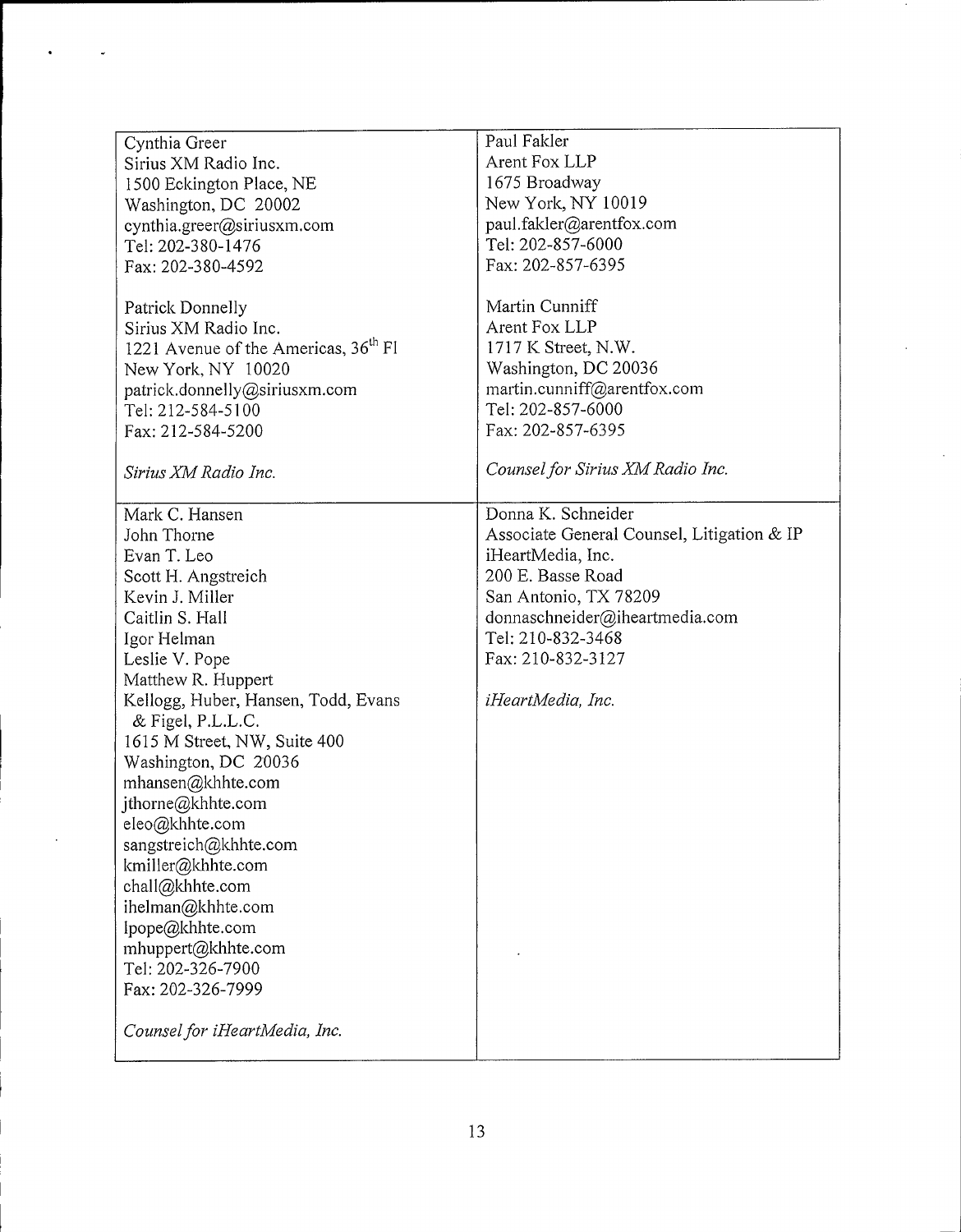| Kevin Blair                                       | Suzanne Head                                    |
|---------------------------------------------------|-------------------------------------------------|
| Brian Gantman                                     | 1771 N Street, NW                               |
| <b>Educational Media Foundation</b>               | Washington, D.C. 20036                          |
| 5700 West Oaks Boulevard                          | shead@nab.org                                   |
| Rocklin, CA 95765                                 | Tel: 202-429-5430                               |
|                                                   | Fax: 202-775-3526                               |
| kblair@kloveair1.com                              |                                                 |
| bgantman@kloveair1.com                            |                                                 |
| Tel: 916-251-1600                                 | National Association of Broadcasters (NAB)      |
| Fax: 916-251-1731                                 |                                                 |
| <b>Educational Media Foundation</b>               |                                                 |
| David Oxenford                                    | Russ Hauth                                      |
| Wilkinson Barker Knauer, LLP                      | Harv Hendrickson                                |
| 2300 N Street, NW, Suite 700                      | 3003 Snelling Drive, North                      |
| Washington, DC 20037                              | Saint Paul, MN 55113                            |
| doxenford@wbklaw.com                              | russh@salem.cc                                  |
| Tel: 202-383-3337                                 | hphendrickson@unwsp.edu                         |
| Fax: 202-783-5851                                 | Tel: 651-631-5000                               |
|                                                   | Fax: 651-631-5086                               |
|                                                   |                                                 |
| Counsel for National Association of               |                                                 |
| <b>Broadcasters, Educational Media Foundation</b> | National Religious Broadcasters                 |
|                                                   | NonCommercial Music License Committee           |
| Jeffrey J. Jarmuth                                | Kurt Hanson                                     |
| Law Offices of Jeffrey J. Jarmuth                 | AccuRadio, LLC                                  |
| 34 East Elm Street                                | 65 E. Wacker Place, Suite 930                   |
|                                                   |                                                 |
| Chicago, IL 60611                                 | Chicago, IL 60601                               |
| jeff.jarmuth@jarmuthlawoffices.com                | kurt@accuradio.com                              |
| Tel: 312-335-9933                                 | Tel: 312-284-2440                               |
| Fax: 312-822-1010                                 | Fax: 312-284-2450                               |
| Counsel for AccuRadio, LLC                        | AccuRadio, LLC                                  |
| William Malone                                    | Frederick Kass                                  |
| 40 Cobbler's Green                                | 367 Windsor Highway                             |
| 205 Main Street                                   | New Windsor, NY 12553                           |
| New Canaan, Connecticut 06840                     | ibs@ibsradio.org                                |
| malone@ieee.org                                   | IBSHQ@aol.com                                   |
| Tel: 203-966-4770                                 | P: 845-565-0003                                 |
|                                                   | F: 845-565-7446                                 |
|                                                   |                                                 |
| Counsel for Intercollegiate Broadcasting          | Intercollegiate Broadcasting System, Inc. (IBS) |
| System, Inc. and Harvard Radio Broadcasting       |                                                 |
| $Co.$ , Inc.                                      |                                                 |
|                                                   |                                                 |